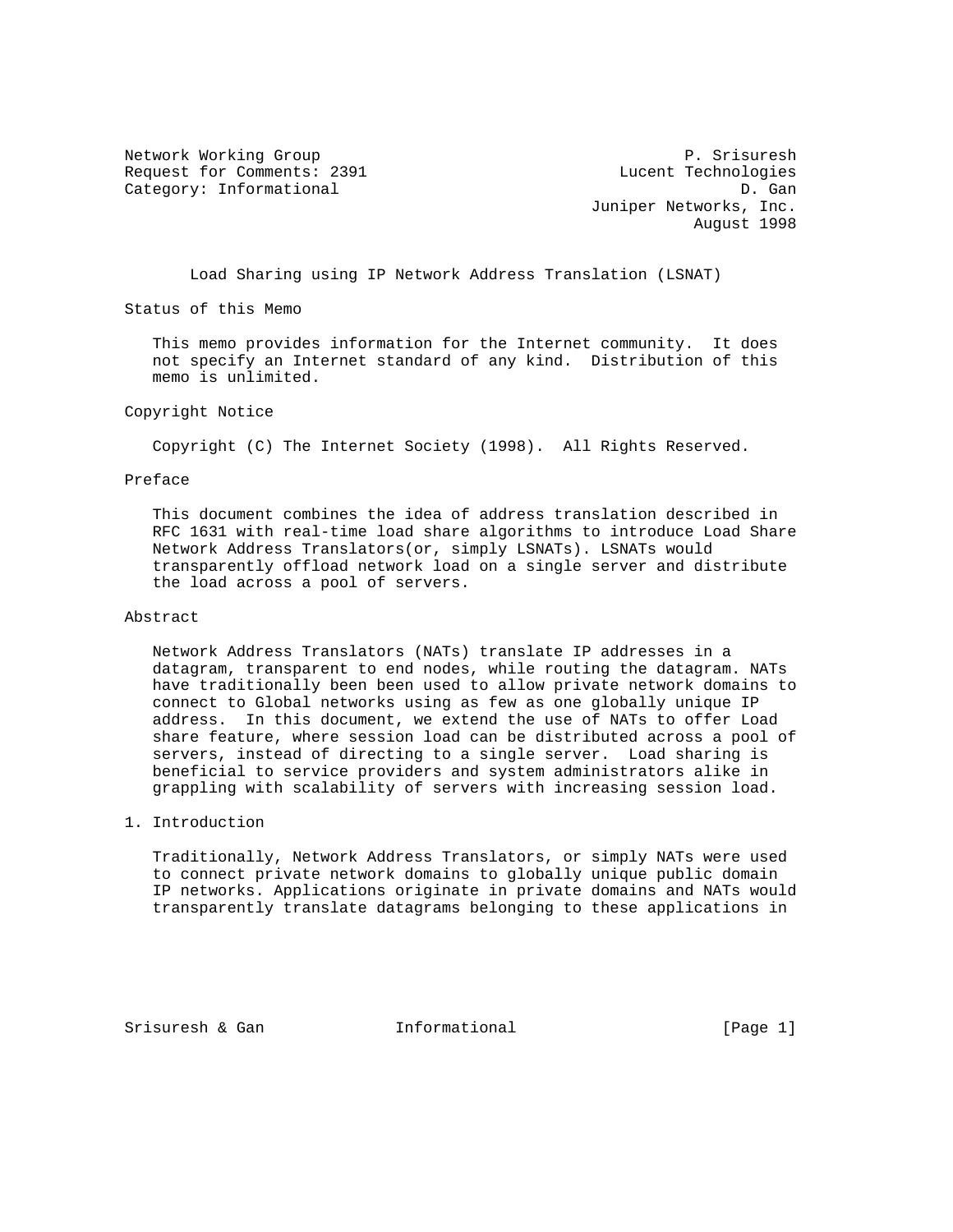either direction. This document combines the characteristic of transparent address translation with real-time load share algorithms to introduce Load Share Network Address Translators.

 The problem of Load sharing or Load balancing is not new and goes back many years. A variety of techniques were applied to address the problem. Some very ad-hoc and platform specific and some employing clever schemes to reorder DNS resource records. REF [11] uses DNS zone transfer program in name servers to periodically shuffle the order of resource records for server nodes based on a pre-determined load balancing algorithm. The problem with this approach is that reordering time periods can be very large on the order of minutes and does not reflect real-time load variations on the servers. Secondly, all hosts in the server pool are assumed to have equal capability to offer all services. This may not often be the case. In addition, there may be requirement to support load balancing for a few specific services only. The load share approach outlined in this document addresses both these concerns and offers a solution that does not require changes to clients or servers and one that can be tailored to individual services or for all services.

 For the reminder of this document, we will refer to NAT routers that provide load sharing support as LSNATs. Unlike traditional NATs, LSNATs are not required to operate between private and public domain routing realms alone. LSNATs also operate in a single routing realm and provide load sharing functionality.

 The need for Load sharing arises when a single server is not able to cope with increasing demand for multiple sessions simultaneously. Clearly, load sharing across multiple servers would enhance responsiveness and scale well with session load. Popular applications inundating servers would include Web browsers, remote login, file transfer and mail applications.

When a client attempts to access a server through an LSNAT router, the router selects a node in server pool, based on a load share algorithm and redirect the request to that node. LSNATs pose no restriction on the organization and rearrangement of nodes in server pool. Nodes in a pool may be replaced, new nodes may be added and others may be in transition. Changes of this kind to server pool can be shielded from client nodes by making LSNAT router the focal point for change management.

 There are limitations to using LSNATs. Firstly, it is mandatory that all requests and responses pertaining to a session between a client and server be routed via the same LSNAT router. For this reason, we recommend LSNATs to be operated on a single border router to a stub domain in which the server pool would be confined. This would ensure

Srisuresh & Gan  $I_n$  Informational (Page 2)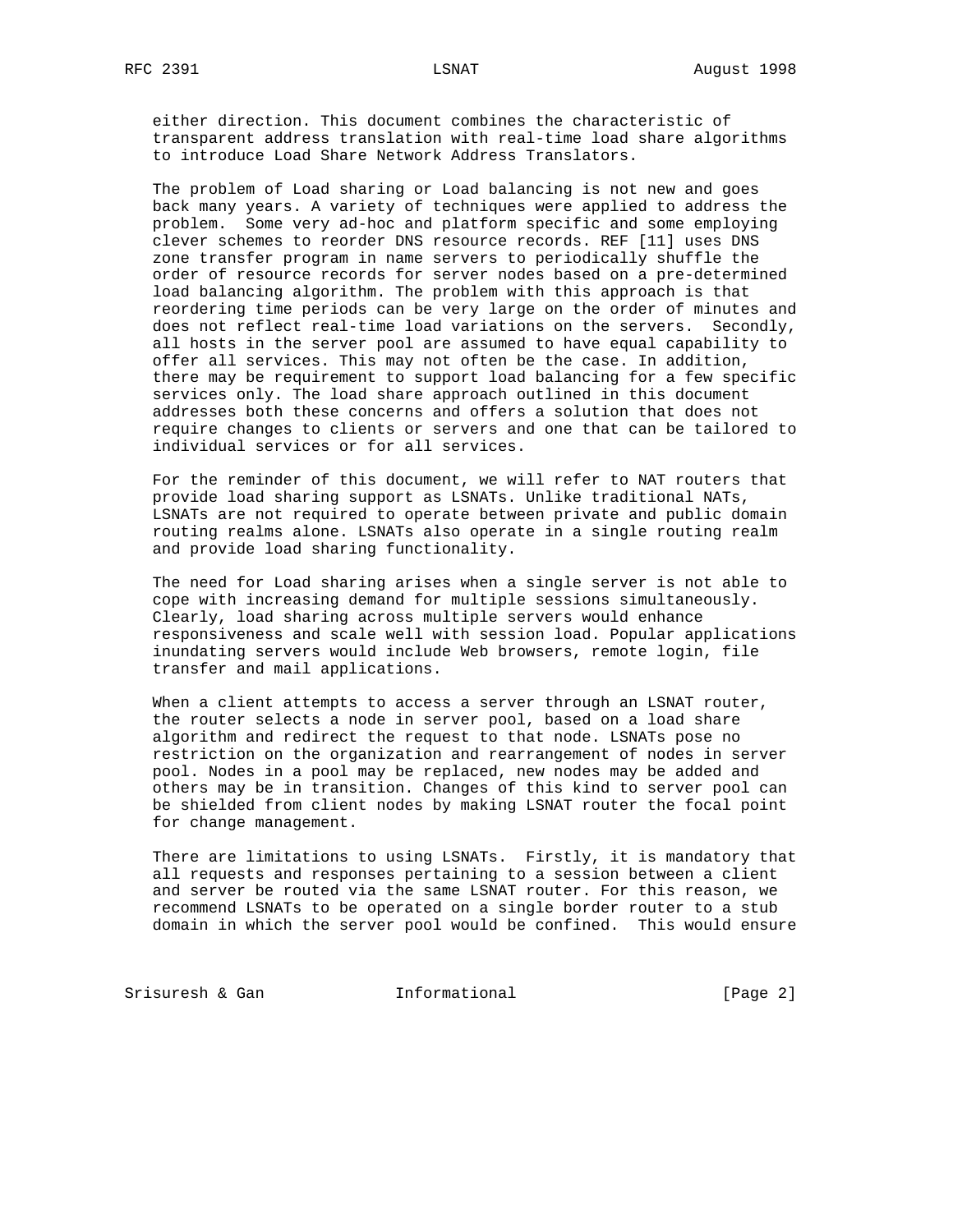that all traffic directed to servers from clients outside the domain and vice versa would necessarily traverse the LSNAT border router. Later in the document, we will examine a special case of LSNAT setup, which gets around the topological constraint on server pool. Another limitation of LSNATs is the inability to switch loads between hosts in the midst of sessions. This is because LSNATs measure load in granularity of sessions. Once a session is assigned to a host, the session cannot be moved to a different host till the end of that session. Other limitations, inherent to NATs, as outlined in REF [1] are also applicable to LSNATs.

 As with traditional NATs, LSNATs have the disadvantage of taking away the end-to-end significance of an IP address. The major advantage, however, is that it can be installed without changes to clients or servers.

- 2. Terminology and concepts used
- 2.1. TU ports, Server ports, Client ports

 For the reminder of this document, we will refer TCP/UDP ports associated with an IP address simply as "TU ports".

 For most TCP/IP hosts, TU port range 0-1023 is used by servers listening for incoming connections. Clients trying to initiate a connection typically select a TU port in the range of 1024-65535. However, this convention is not universal and not always followed. It is possible for client nodes to initiate connections using a TU port number in the range of 0-1023, and there are applications listening on TU port numbers in the range of 1024-65535.

 A complete list of TU port services may be found in REF [2]. The TU ports used by servers to listen for incoming connections are called "Server Ports" and the TU ports used by clients to initiate a connection to server are called "Client Ports".

2.2. Session flow vs. Packet flow

 Connection or session flows are different from packet flows. A session flow indicates the direction in which the session was initiated with reference to a network port. Packet flow is the direction in which the packet has traversed with reference to a network port. A session flow is uniquely identified by the direction in which the first packet of that session traversed.

 Take for example, a telnet session. The telnet session consists of packet flows in both inbound and outbound directions. Outbound telnet packets carry terminal keystrokes from the client and inbound telnet

Srisuresh & Gan  $I_n$  Informational [Page 3]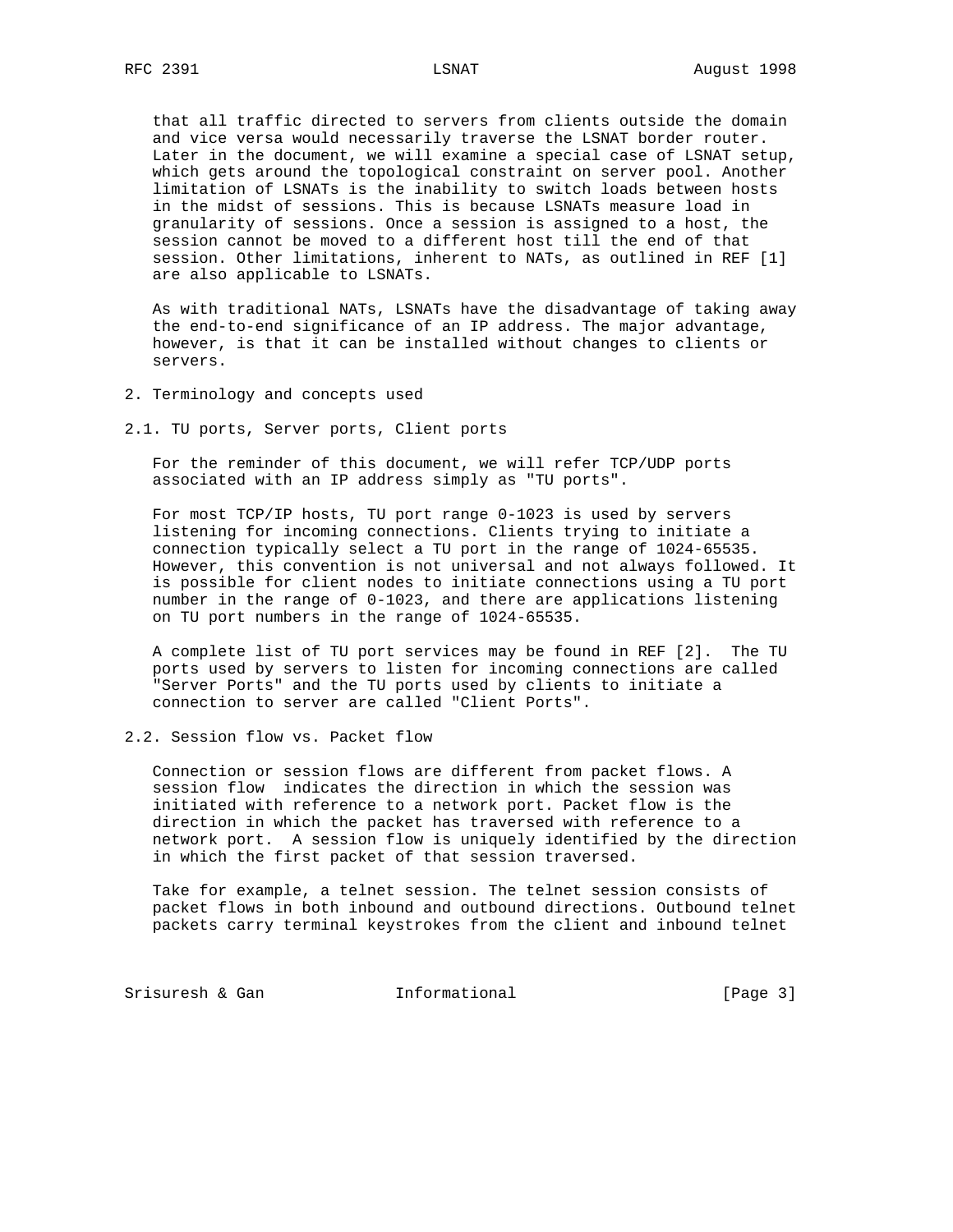packets carry screen displays from the telnet server. Performing address translation for a telnet session would involve translation of incoming as well as outgoing packets belonging to that session.

 Packets belonging to a TCP/UDP session are uniquely identified by the tuple of (source IP address, source TU port, target IP address, target TU port). ICMP sessions that correlate queries and responses using query id are uniquely identified by the tuple of (source IP address, ICMP Query Identifier, target IP address). For lack of well-known ways to distinguish, all other types of sessions are lumped together and distinguished by the tuple of (source IP address, IP protocol, target IP address).

2.3. Start of session for TCP, UDP and others

 The first packet of every TCP session tries to establish a session and contains connection startup information. The first packet of a TCP session may be recognized by the presence of SYN bit and absence of ACK bit in the TCP flags. All TCP packets, with the exception of the first packet must have the ACK bit set.

 The first packet of every session, be it a TCP session, UDP session, ICMP query session or any other session, tries to establish a session. However, there is no deterministic way of recognizing the start of a UDP session or any other non-TCP session.

 Start of session is significant with NATs, as a state describing translation parameters for the session is established at the start of session. Packets pertaining to the session cannot undergo translation, unless a state is established by NAT at the start of session.

2.4. End of session for TCP, UDP and others

 The end of a TCP session is detected when FIN is acknowledged by both halves of the session or when either half receives RST bit in TCP flags field. Within a short period (say, a couple of seconds) after one of the session partners sets RST bit, the session can be safely assumed to have been terminated.

 For all other types of session, there is no deterministic way of determining the end of session unless you know the application protocol. Many heuristic approaches are used to terminate sessions. You can make the assumption that TCP sessions that have not been used for say, 24 hours, and non-TCP sessions that have not been used for say, 1 minute, are terminated. Often this assumption works, but sometimes it doesn't. These idle period session timeouts may vary considerably across the board and may be made user configurable.

Srisuresh & Gan  $I_n$  Informational [Page 4]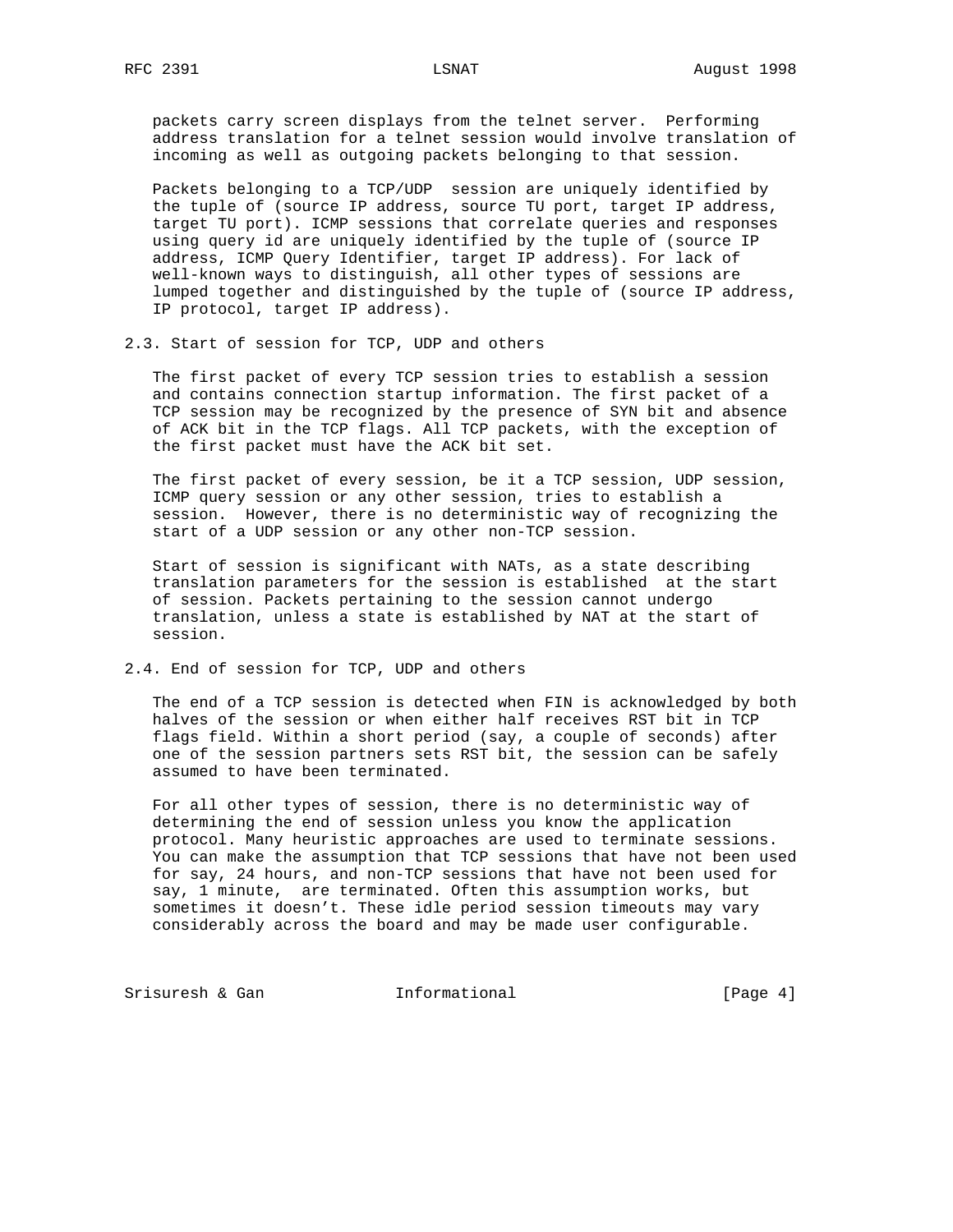Another way to handle session terminations is to timestamp sessions and keep them as long as possible and retire the longest idle session when it becomes necessary.

2.5. Basic Network Address Translation (Basic NAT)

 Basic NAT is a method by which hosts in a private network domain are allowed access to hosts in the external network transparently. A block of external addresses are set aside for translating addresses of private hosts as the private hosts originate sessions to applications in external domain. Once an external address is bound by the NAT device to a specific private address, that address binding remains in place for all subsequent sessions originating from the same private host. This binding may be terminated when there are no sessions left to use the binding.

2.6. Network Address Port Translation (NAPT)

 Network Address Port Translation(NAPT) is a method by which hosts in a private network domain are allowed simultaneous access to hosts in the external network transparently using a single registered address. This is made possible by multiplexing transport layer identifiers of private hosts into the transport identifiers of the single assigned external address. For this reason, only the applications based on TCP and UDP protocols are supported by NAPT. ICMP query based applications are also supported as the ICMP header carries a query identifier that is used to corelate responses with requests. Sessions other than TCP, UDP and ICMP query type are simply not permitted from local nodes, serviced by a NAPT router.

2.7. Load share

 Load sharing for the purpose of this document is defined as the spread of session load amongst a cluster of servers which are functionally similar or the same. In other words, each of the nodes in cluster can support a client session equally well with no discernible difference in functionality. Once a node is assigned to service a session, that session is bound to that node till termination. Sessions are not allowed to swap between nodes in the midst of session.

 Load sharing may be applicable for all services, if all hosts in server cluster carry the capability to carry out all services. Alternately, load sharing may be limited to one or more specific services alone and not to others.

Srisuresh & Gan  $I_n$  Informational [Page 5]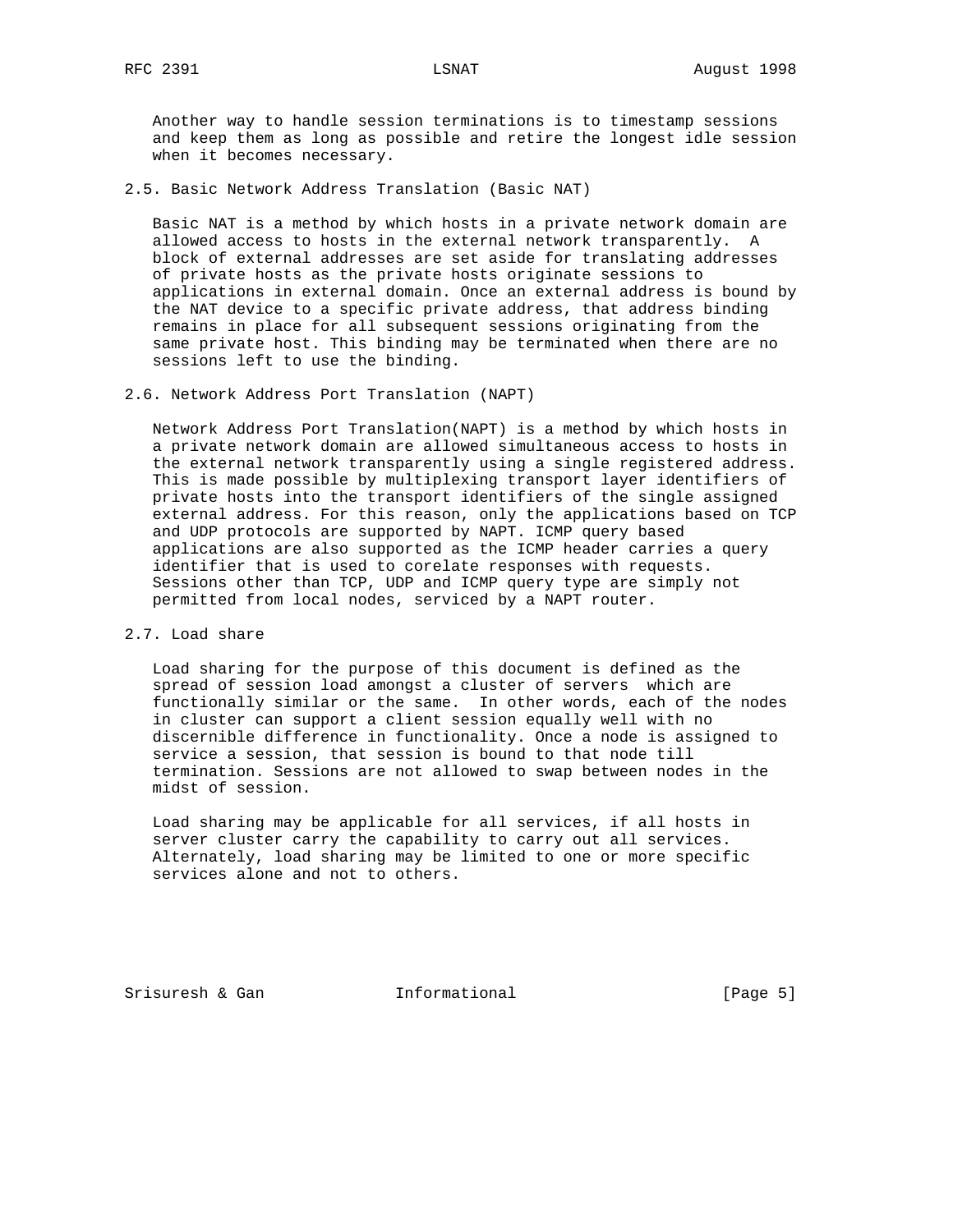Note, the term "Session load" used in the context of load share is different from the term "system load" attributed to hosts by way of CPU, memory and other resource usage on the system.

3. Overview of Load sharing

 While both traditional NATs and LSNATs perform address translations, and provide transparent connectivity between end nodes, there are distinctions between the two. Traditional NATs initiate translations on outbound sessions, by binding a private address to a global address (basic NAT) or by binding a tuple of private address and transport identifier (such as TCP/UDP port or ICPM query ID) to a tuple of global address and transport identifier. LSNATs, on the other hand, initiate translations on inbound sessions, by binding each session represented by a tuple such as (client address, client TU port, virtual server address, server TU port) to one of server pool nodes, selected based on a real-time load-share algorithm. A virtual server address is a globally unique IP address that identifies a physical server or a group of servers that can provide similar or same functionality.

 For the reminder of this document, we will refer traditional NATs simply as NATs and refer LSNATs exclusively in the context of load share, without implying traditional NAT functionality.

 LSNATs are not limited to operate between private and public domain routing realms. LSNATs may operate within a single routing realm with globally unique IP addresses, just as well as between private and public network domains. The only requirement is that server pool be confined to a stub domain, accessible to clients outside the domain through a single LSNAT border router. However, as you will notice later, this topology limitation on server pool can be overcome under certain configurations.

 Load Share NAT operates as follows. A client attempts to access a server by using the server virtual address. The LSNAT router transparently redirects the request to one of the hosts in server pool, selected using a real-time load sharing algorithm. Multiple sessions may be initiated from the same client, and each session could be directed to a different host based on load balance across server pool hosts at the time. If load share is desired for just a few specific services, the configuration on LSNAT could be defined to restrict load share for just the services desired.

Srisuresh & Gan  $I_n$  Informational [Page 6]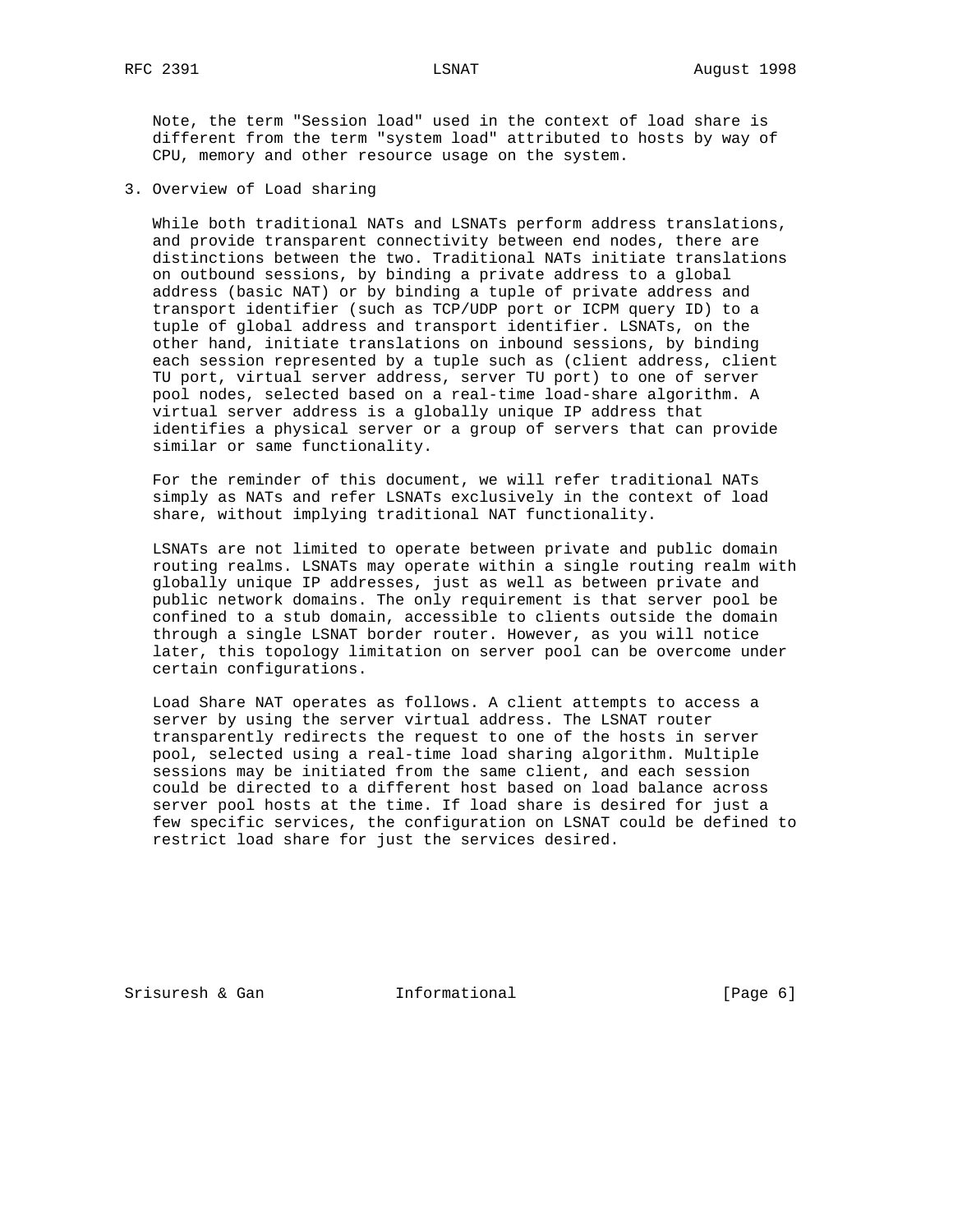In the case where virtual server address is same as the interface address of an LSNAT router, server applications (such as telnet) on LSNAT router must be disabled for external access on that address. This is the limitation to using address owned by LSNAT router as the virtual server address.

 Load share NAT operation is also applicable during individual server upgrades as follows. Say, a server, that needs to be upgraded is statically mapped to a backup server on the inbound. Subsequent to this mapping, new session requests to the original server would be redirected by LSNAT to the backup server. As an extension, it is also possible to statically map a specific TU port service on a server to that of backup sever.

 We illustrate the operation of LSNAT in the following subsections, where (a) servers are confined to a stub domain, and belong to globally unique address space as shared by clients, (b) servers are confined to private address space stub domain, and (c) servers are not restrained by any topological limitations.

3.1 Operation of LSNAT in a globally unique address space

 In this section, we will illustrate the operation of LSNAT in a globally unique address space. The border router with LSNAT enabled on WAN link would perform load sharing and address translations for inbound sessions. However, sessions outbound from the hosts in server pool will not be subject to any type of translation, as all nodes have globally unique IP addresses.

 In the example below, servers S1 (172.85.0.1), S2(172.85.0.2) and S3(172.85.0.3) form a server pool, confined to a stub domain. LSNAT on the border router is enabled on the WAN link, such that the virtual server address S(172.87.0.100) is mapped to the server pool consisting of hosts S1, S2 and S3. When a client 198.76.29.7 initiates a HTTP session to the virtual server S, the LSNAT router examines the load on hosts in server pool and selects a host, say S1 to service the request. The transparent address and TU port translations performed by the LSNAT router become apparent as you follow the down arrow line. IP packets on the return path go through similar address translation. Suppose, we have another client 198.23.47.2 initiating telnet session to the same virtual server S. The LSNAT would determine that host S3 is a better choice to service this session as S1 is busy with a session and redirect the session to S3. The second session redirection path is delineated with colons. The procedure continues for any number of sessions the same way.

Srisuresh & Gan  $I_n$  Informational [Page 7]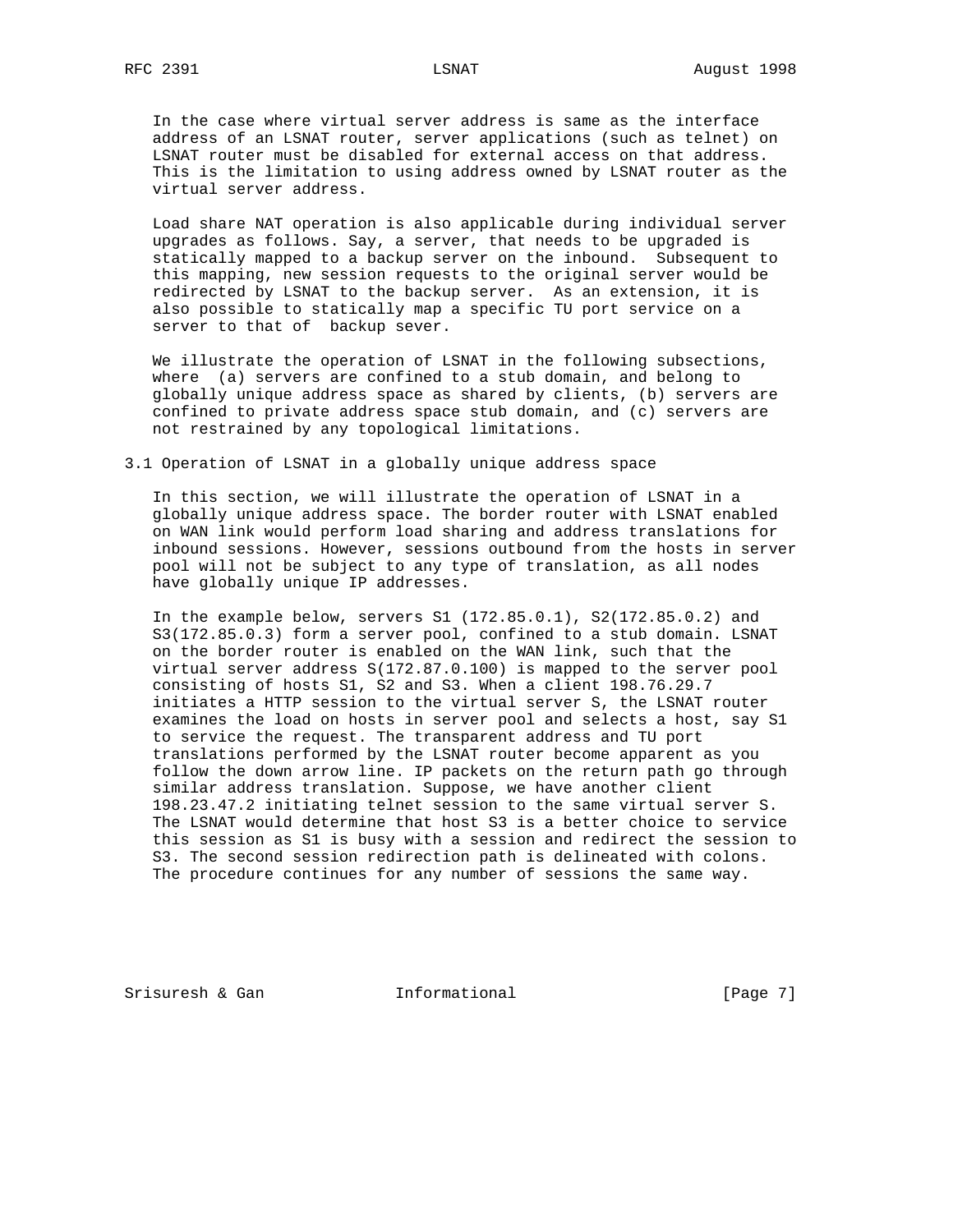Notice that this requires no changes to clients or servers. All the configuration and mapping necessary would be limited just to the LSNAT router.



Figure 1: Operation of LSNAT in Globally unique address space

3.2. Operation of LSNAT in conjunction with a private network

 In this section, we will illustrate the operation of LSNAT in conjunction with NAT on the same router. The NAT configuration is required for translation of outbound sessions and could be either Basic NAT or NAPT. The illustration below will assume NAPT on the outbound and LSNAT on the inbound on WAN link.

 Say, an organization has a private IP network and a WAN link to backbone router. The private network's stub router is assigned a globally valid address on the WAN link and the remaining nodes in the organization have IP addresses that have only local significance. The border router is NAPT configured on the outbound allowing access to external hosts, using the single registered IP address.

Srisuresh & Gan  $I_n$  Informational [Page 8]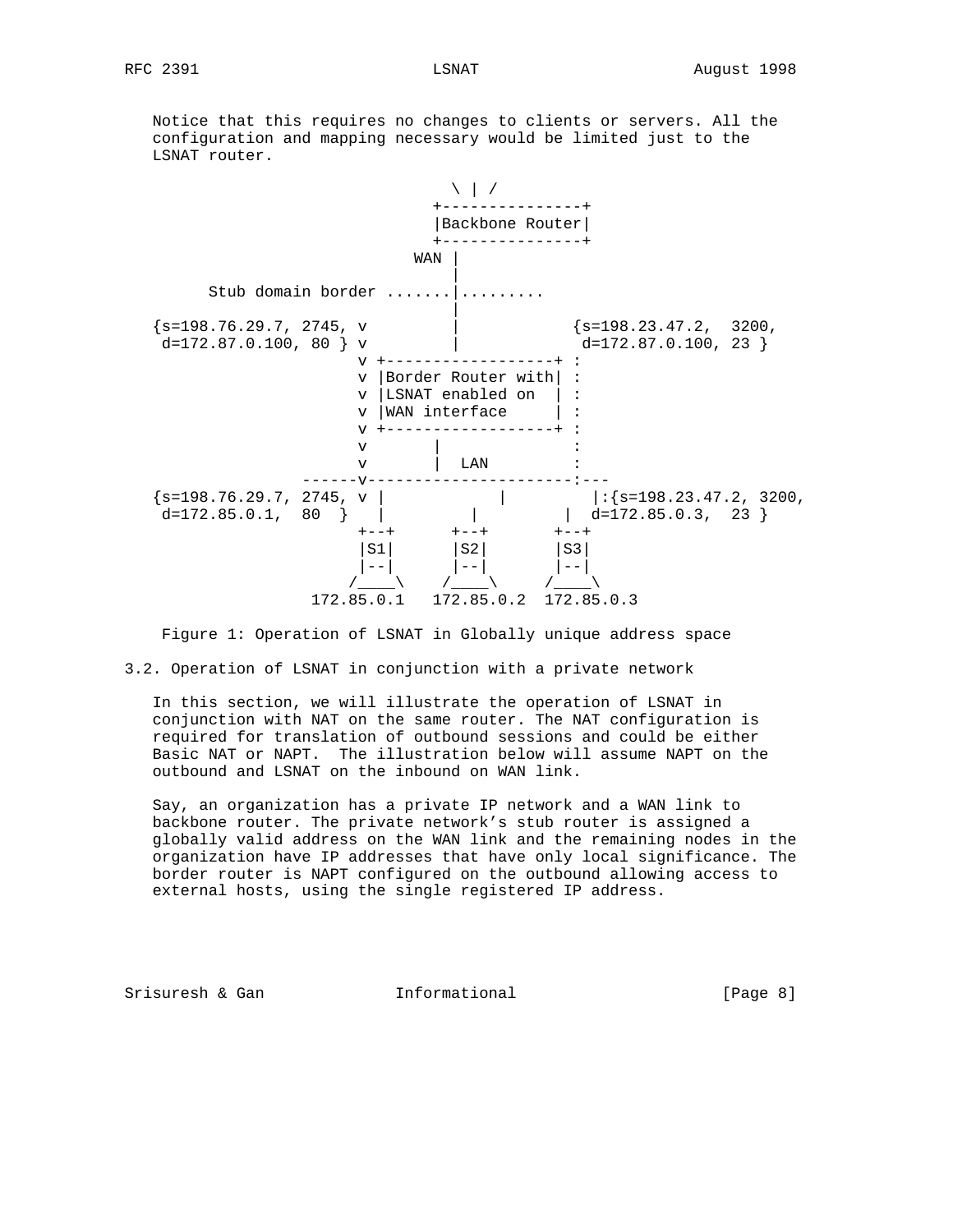In addition, say the organization has servers S1 (10.0.0.1),  $S2(10.0.0.2)$  and  $S3(10.0.0.3)$  that form a pool to provide inbound access to external clients. This is made possible by enabling LSNAT on the WAN link of the border router, such that virtual server address S(198.76.28.4) is mapped to the server pool consisting of hosts S1, S2 and S3. When an external client 198.76.29.7 initiates a HTTP session to the virtual server S, the LSNAT router examines load on hosts in server pool and selects a host, say S1 to service the request. The transparent address and TU port translations performed by the LSNAT router are apparent as you follow the down arrow line. IP packets on the return path go through similar address translation. Suppose, we have another client 198.23.47.2 initiating telnet session to the same address. The LSNAT would determine that host S3 is a better choice to service this session as S1 is busy with a session and redirect the session to S3. The second session redirection path is delineated with colons. The procedure continues for any number of sessions the same way.



Figure 2: Operation of LSNAT, in coexistence with NAPT

Srisuresh & Gan  $I_n$  Informational [Page 9]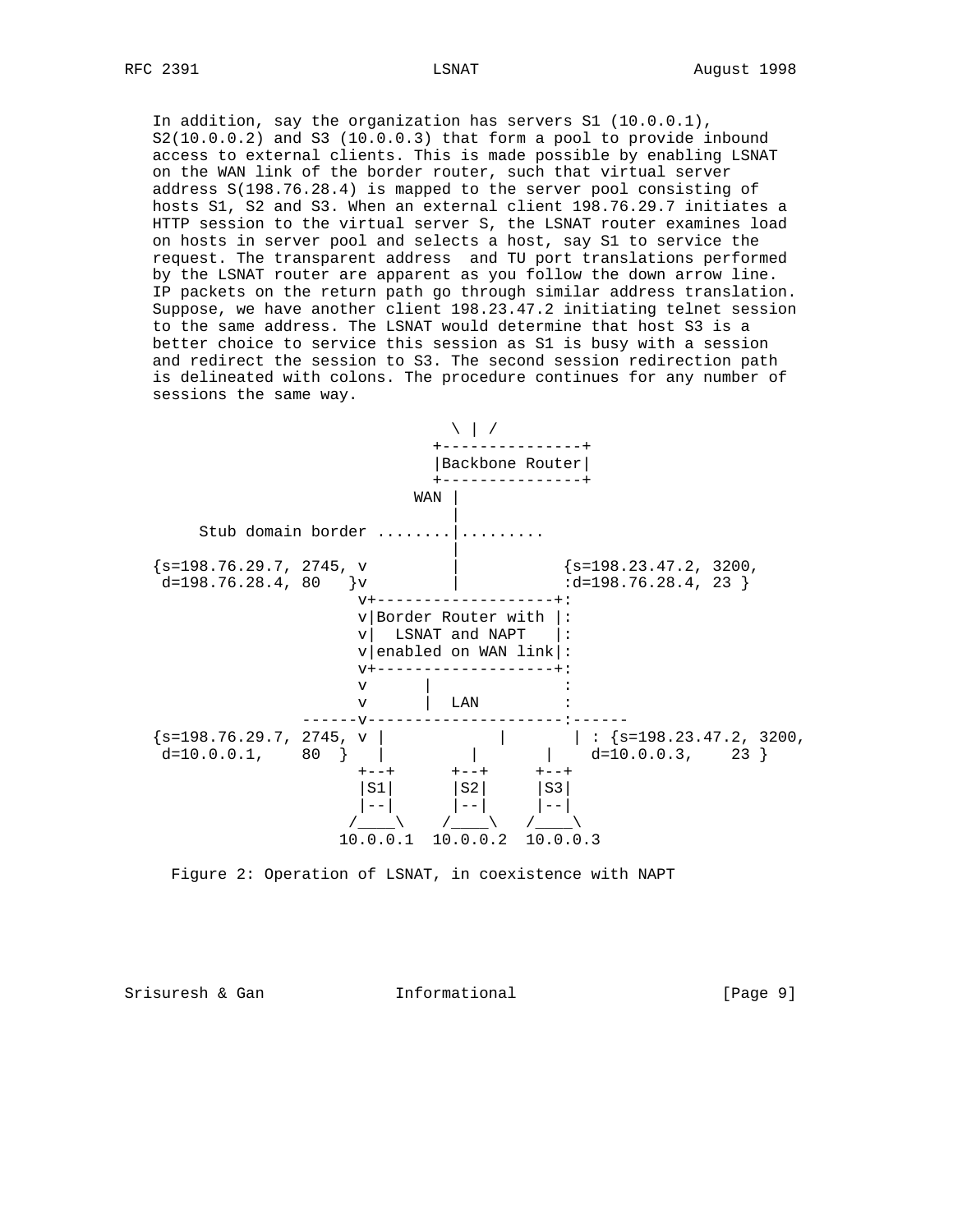Once again, notice that this requires no changes to clients or servers. The translation is completely transparent to end nodes. Address mapping on the LSNAT performs load sharing and address translations for inbound sessions. Sessions outbound from hosts in server pool are subject to NAPT. Both NAT and LSNAT co-exist with each other in the same router.

# 3.3. Load Sharing with no topological restraints on servers

 In this section, we will illustrate a configuration in which load sharing can be accomplished on a router without enforcing topological limitations on servers. In this configuration, virtual server address will be owned by the router that supports load sharing. I.e., virtual server address will be same as address of one of the interfaces of load share router. We will distinguish this configuration from LSNAT by referring this as "Load Share Network Address Port Translation" (LS-NAPT). Routers that support the LS-NAPT configuration will be termed "LS-NAPT routers", or simply LS-NAPTs.

 In an LSNAT router, inbound TCP/UDP sessions, represented by the tuple of (client address, client TU port, virtual server address, service port) are translated into a tuple of (client address, client TU port, selected server address, service port). Translation is carried out on all datagrams pertaining to the same session, in either direction. Whereas, LS-NAPT router would translate the same session into a tuple of (virtual server address, virtual server TU port, selected server, service port). Notice that LS-NAPT router translates the client address and TU port with the address and TU port of virtual server, which is same as the address of one of its interfaces. By doing this, datagrams from clients as well as servers are forced to bear the address of LS-NAPT router as the destination address, thereby guaranteeing that the datagrams would necessarily traverse the LS-NAPT router. As a result, there is no need to require servers to be under topological constraints.

 Take for example, figure 1 in section 3.1. Let us say the router on which load sharing is enabled is not just a border router, but can be any kind of router. Let us also say that the virtual server address S (172.87.0.100) is same as the address of WAN link and LS-NAPT is enabled on the WAN interface. Figure 3 summarizes the new router configuration.

When a client 198.76.29.7 initiates a HTTP session to the virtual server address S (i.e., address of the WAN interface), the LS-NAPT router examines load on hosts in server pool and selects a host, say S1 to service the request. Appropriately, the destination address is translated to be S1 (172.85.0.1). Further, original client address and TU port are replaced with the address and TU port of the WAN

Srisuresh & Gan **Informational** [Page 10]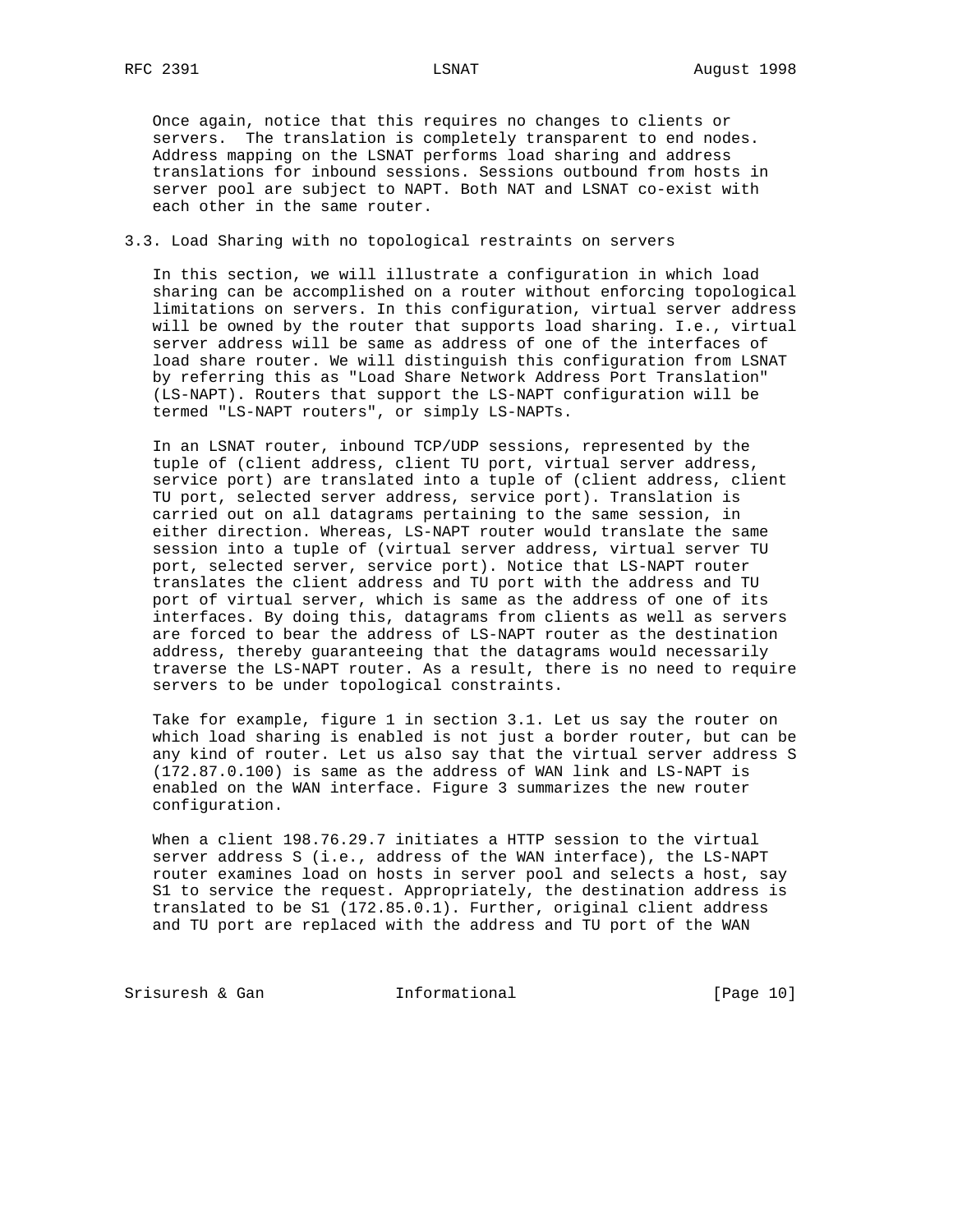link. As a result, destination addresses as well as source address and source TU port are translated when the packet reaches S1, as can be noticed from the down-arrow path. IP packets on the return path go through similar translation. The second client 198.23.47.2 initiating telnet session to the same virtual server address S is load share directed to S3. This packet once again undergoes LS-NAPT translation, just as with the first client. The data path and translations can be noticed following the colon line. The procedure continues for any number of sessions the same way. The translations made to datagrams in either direction are completely transparent to end nodes.



Figure 3: LS-NAPT configuration on a router

 As you will notice, datagrams from clients as well as servers are forced to be directed to the router, because they use WAN interface address of router as the destination address in their datagrams. With the assurance that all packets from clients and servers would traverse the router, there is no longer a requirement for servers to be confined to a stub domain and for LSNAT to be enabled only on border router to the stub domain.

Srisuresh & Gan  $I_n$  Informational [Page 11]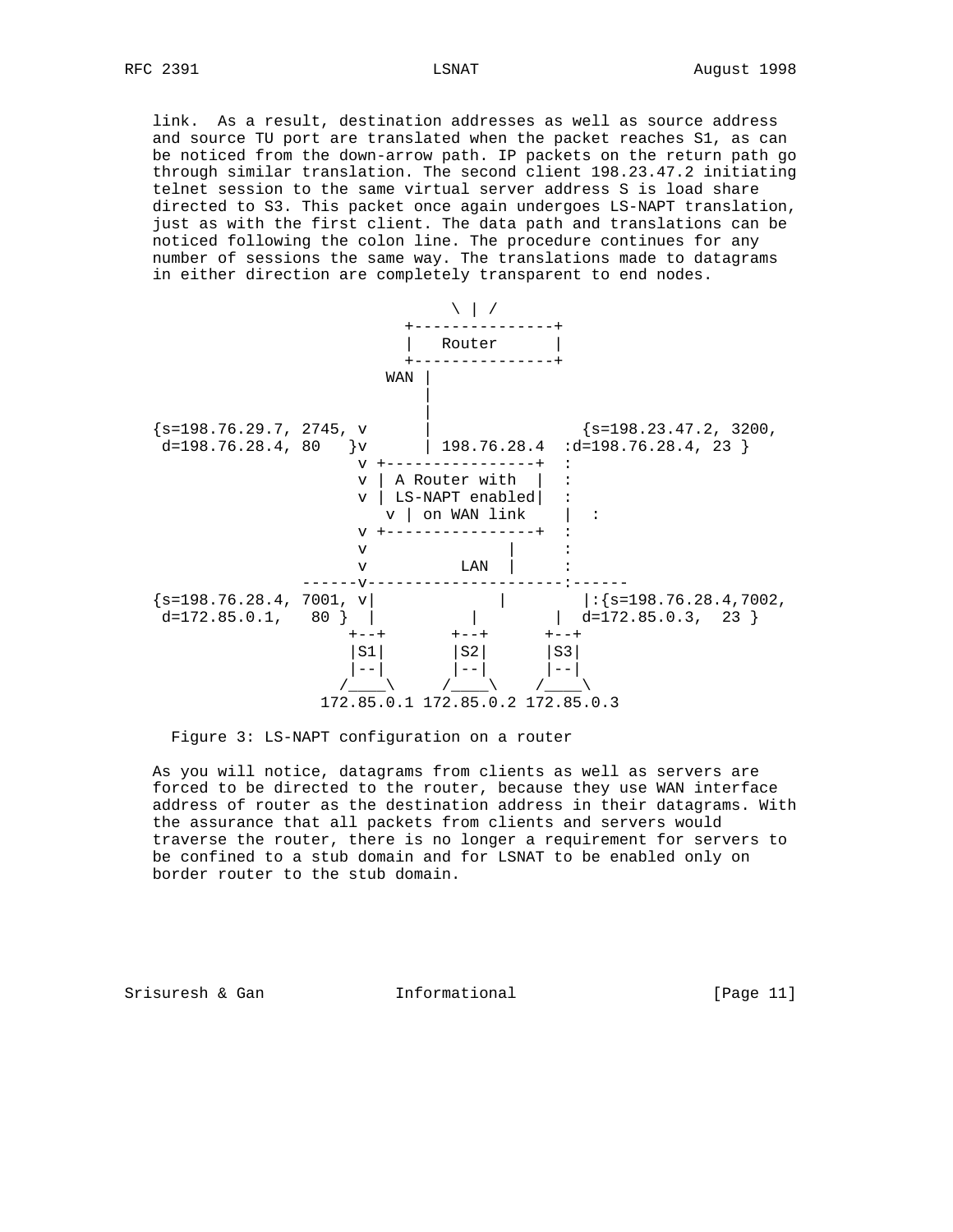The LS-NAPT configuration described in this section involves more translations and hence is more complex compared to LSNAT configurations described in the previous sections. While the processing is complex, there are benefits to this configuration. Firstly, it breaks down restraints on server topology. Secondly, it scales with bandwidth expansion for client access. Even if Service providers have one link today for client access, the LS-NAPT configuration allows them to expand to more links in the future guaranteeing the same LS-NAPT load share service on newer links.

 The configuration is not without its limitations. Server applications (such as telnet) on the router box would have to be disabled for the interface address assigned to be virtual server address. Load sharing would be limited to TCP and UDP applications only. Maximum concurrently allowed sessions would be limited by the maximum allowed TCP/UDP client ports on the same address. Assuming that ports 0-1023 must be set aside as well-known service ports, that would leave a maximum of 63K TCP client ports and 63K of UDP client ports on the LS-NAPT router to communicate with each load-share server. As a result, LS-NAPT routers will not be able to concurrently support more than a maximum of (63K \* count of Load-share servers) TCP sessions and (63K \* count of Load-share servers) UDP sessions.

4.0. Translation phases of a session in LSNAT router.

 As with NATs, LSNATs must monitor the following three phases in relation to Address translation.

4.1. Session binding:

 Session binding is the phase in which an incoming session is associated with the address of a host in server pool. This association essentially sets the translation parameters for all subsequent datagrams pertaining to the session. For addresses that have static mapping, the binding happens at startup time. Otherwise, each incoming session is dynamically bound to a different host based on a load sharing algorithm.

4.2. Address lookup and translation:

 Once session binding is established for a connection setup, all subsequent packets belonging to the same connection will be subject to session lookup for translation purposes.

 For outbound packets of a session, the source IP address (and source TU port, in case of TCP/UDP sessions) and related fields (such as IP, TCP, UDP and ICMP header checksums) will undergo translation. For inbound packets of a session, the destination IP address (and

Srisuresh & Gan  $I_n$  Informational [Page 12]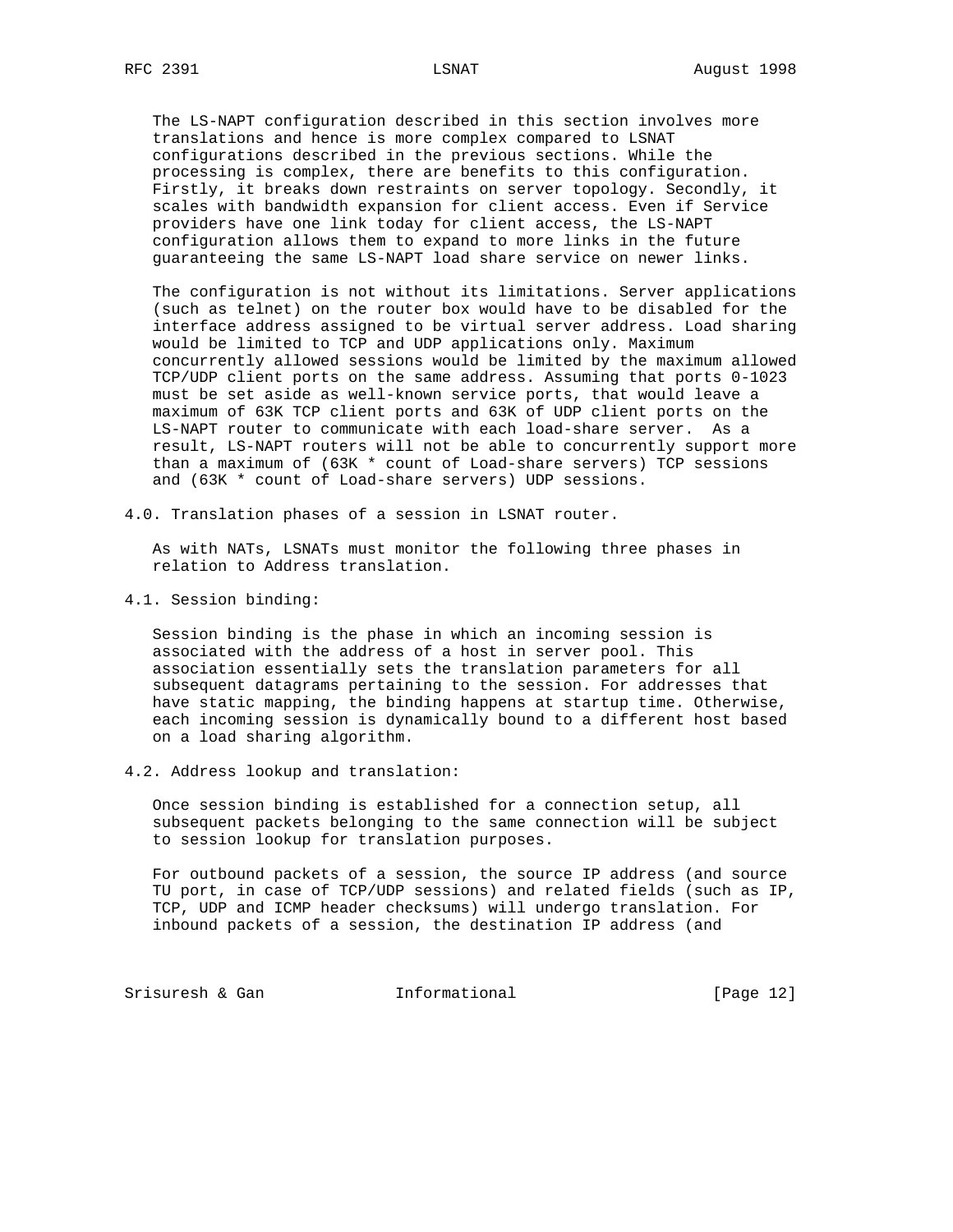destination TU port, in case of TCP/UDP sessions) and related fields such as IP, TCP, UDP and ICMP header checksums) will undergo translation.

 The header and payload modifications made to IP datagrams subject to LSNAT will be exactly same as those subject to traditional NATs, described in section 5.0 of REF [1]. Hence, the reader is urged to refer REF [1] document for packet translation process.

4.3. Session unbinding:

 Session unbinding is the phase in which a server node is no longer responsible for the session. Usually, session unbinding happens when the end of session is detected. As described in the terminology section, it is not always easy to determine end of session.

5. Load share algorithms

 Many algorithms are available to select a host from a pool of servers to service a new session. The load distribution is based primarily on (a) cost of accessing the network on which a server resides and load on the network interface used to access the server, and (b)resource availability and system load on the server. A variety of policies can be adapted to distribute sessions across the servers in a server pool.

 For simplicity, we will consider two types algorithms, based on proximity between server nodes and LSNAT router. The higher the cost of access to a sever, the farther the proximity of server is assumed to be. The first kind of algorithms will assume that all server pool members are at equal or nearly equal proximity to LSNAT router and hence the load distribution can be based solely on resource availability or system load on remote servers. Cost of network access will be considered irrelevant. The second kind would assume that all server pool members have equal resource availability and the criteria for selection would be proximity to servers. In other words, we consider algorithms which take into account the cost of network access.

5.1. Local Load share algorithms

 Ideally speaking, the selection process would have precise knowledge of real-time resource availability and system load for each host in server pool, so that the selection of host with maximum unutilized capacity would be the obvious choice. However, this is not so easy to achieve.

Srisuresh & Gan  $I_n$  Informational [Page 13]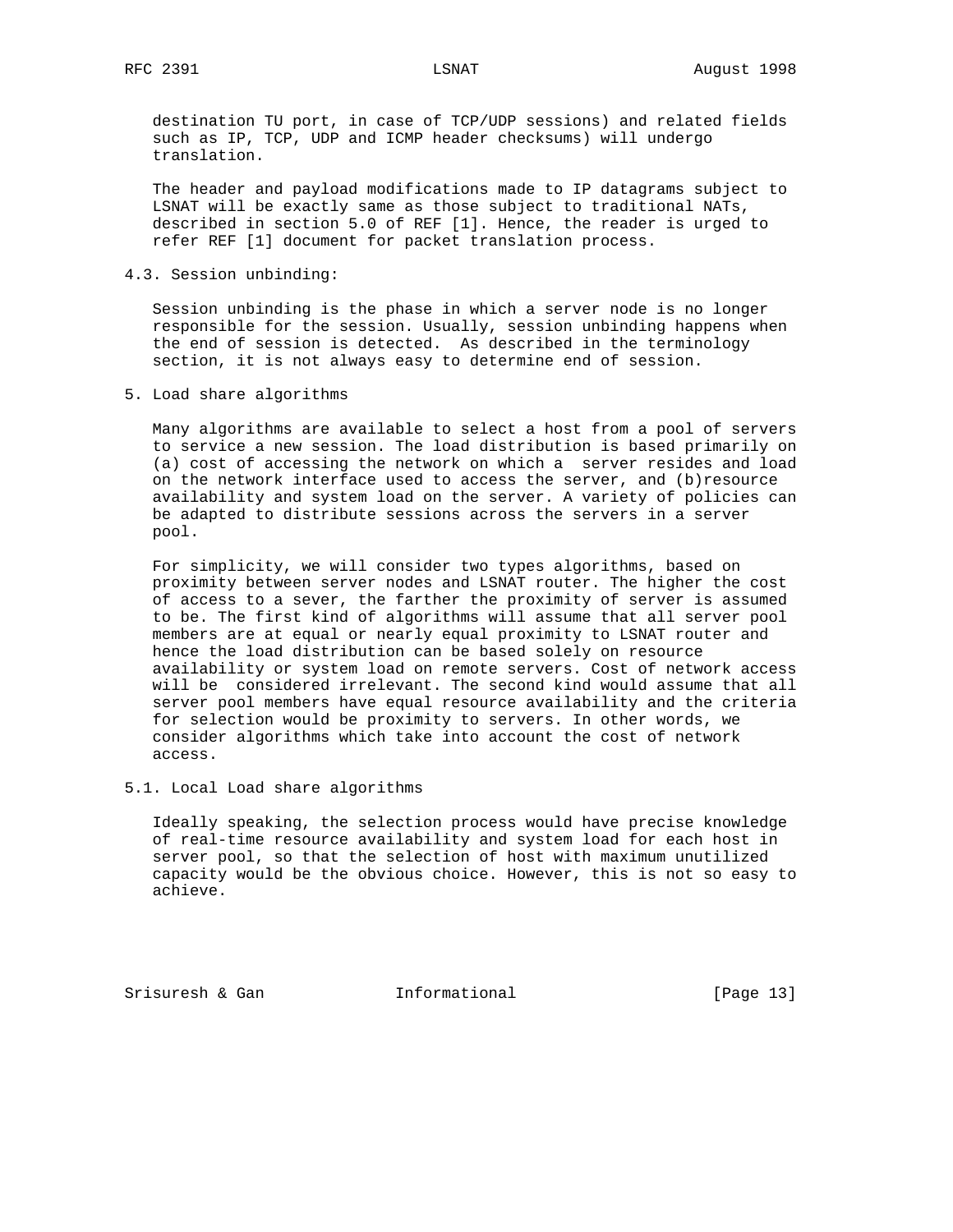We consider here two kinds of heuristic approaches to monitor session load on server pool members. The first kind is where the load share selector tracks system load on individual servers in non-intrusive way. The second kind is where the individual members actively participate in communicating with the load share selector, notifying the selector of their load capacity.

 Listed below are the most common selection algorithms adapted in the non-intrusive category.

- 1. Round-Robin algorithm This is the simplest scheme, where a host is selected simply on a round robin basis, without regard to load on the host.
- 2. Least Load first algorithm

 This is an improvement over round-robin approach, in that, the host with least number of sessions bound to it is selected to service a new session. This approach is not without its caveats. Each session is assumed to be as resource consuming as any other session, independent of the type of service the session represents and all hosts in server pool are assumed to be equally resourceful.

3. Least traffic first algorithm

 A further improvement over the previous algorithm would be to measure system load by tracking packet count or byte count directed from or to each of the member hosts over a period of time. Although packet count is not the same as system load, it is a reasonable approximation.

 4. Least Weighted Load first approach This would be an enhancement to the first two. This would allow administrators to assign (a) weights to sessions, based on likely resource consumption estimates of session types and (b) weights to hosts based on resource availability.

 The sum of all session loads by weight assigned to a server, divided by weight of server would be evaluated to select the server with least weighted load to assign for each new session. Say, FTP sessions are assigned 5 times the weight( $5x$ ) as a telnet session(x), and server S3 is assumed to be 3 times as resourceful as server S1. Let us also say that S1 is assigned 1 FTP session and 1 telnet session, whereas S3 is assigned 2 FTP sessions and 5 telnet sessions. When a new telnet session need assignment, the weighted load on S3 is evaluated to be  $(2*5x+5*x)/3 = 5x$ , and the load on S1 is evaluated to be  $(1*5x+1*x) = 6x$ . Server S3 is selected to bind the new telnet session, as the weighted load on S3 is smaller than that of S1.

Srisuresh & Gan  $I_n$  Informational [Page 14]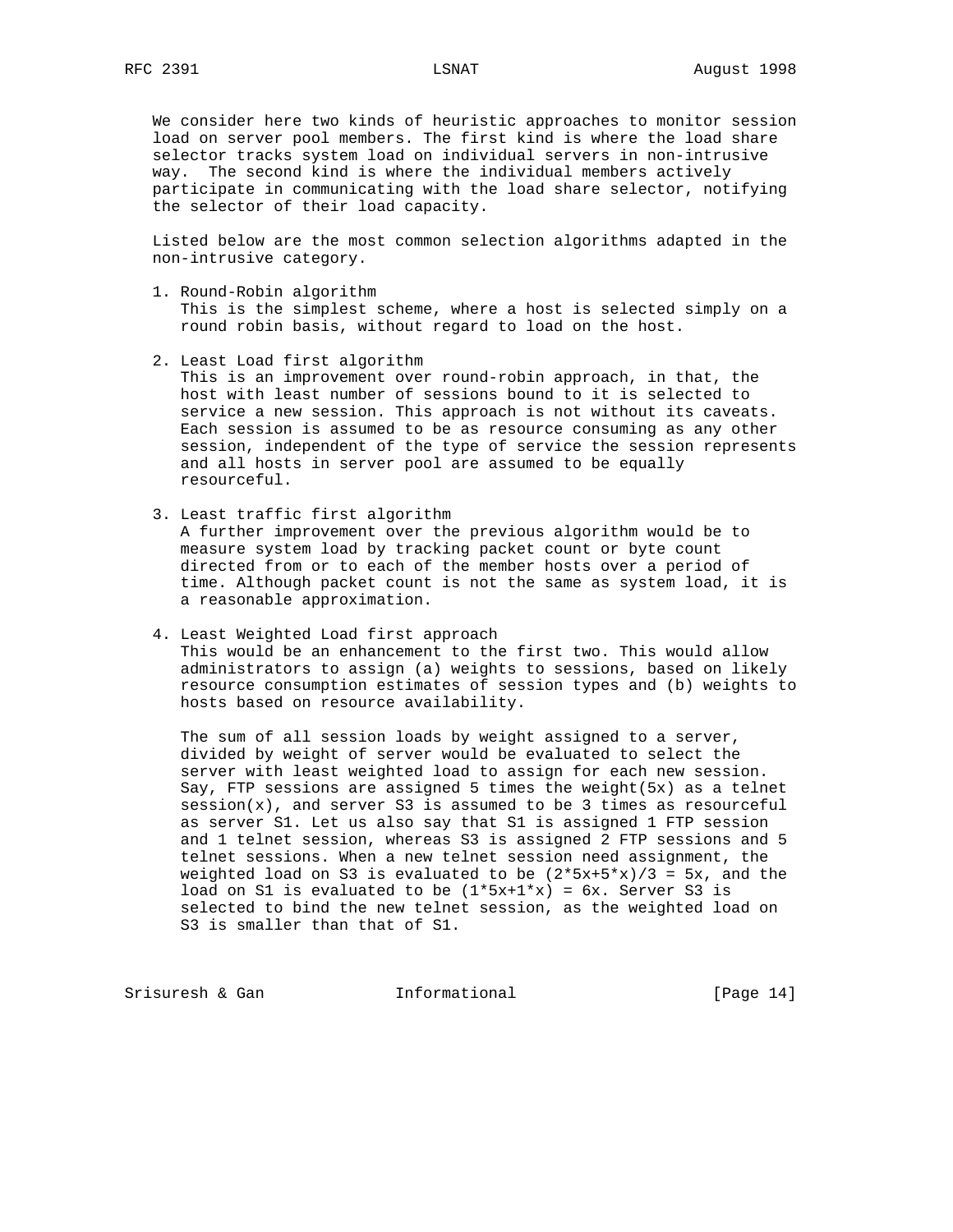## 5. Ping to find the most responsive host.

 Till now, capacity of a member host is determined exclusively by the LSNAT using heuristic approaches. In reality, it is impossible to predict system capacity from remote, without interaction with member hosts. A prudent approach would be to periodically ping member hosts and measure the response time to determine how busy the hosts really are. Use the response time in conjunction with the heuristics to select the host most appropriate for the new session.

 In the active category, we involve individual member hosts in resource utilization monitoring process. An agent software on each node would notify the monitoring agent on resource availability. Clearly, this would imply having an application program (one that does not consume significant resources, by itself) to run on each member node. This strategy of involving member hosts in system load monitoring is likely to yield the most optimal results in the selection process.

5.2. Distributed Load share algorithms

 When server nodes are distributed geographically across different areas and cost to access them vary widely, the load share selector could use that information in selecting a server to service a new session. In order to do this, the load share selector would need to consult the routing tables maintained by routing protocols such as RIP and OSPF to find the cost of accessing a server.

 All algorithms listed below would be non-intrusive kind where the server nodes do not actively participate in notifying the load share selector of their load capacity.

1. Weighted Least Load first algorithm

 The selection criteria would be based on (a) cost of access to server, and (b) the number of sessions assigned to server. The product of cost and session load for each server would be evaluated to select the server with least weighted load for each new session. Say, cost of accessing server S1 is twice as much as that of server S2. In that case, S1 will be assigned twice as much load as that of S2 during the distribution process. When a server is not accessible due to network failure, the cost of access is set to infinity and hence no further load can be assigned to that server.

 2. Weighted Least traffic first algorithm An improvement over the previous algorithm would be to measure network load by tracking packet count or byte count directed from or to each of the member hosts over a

Srisuresh & Gan  $I_n$  Informational [Page 15]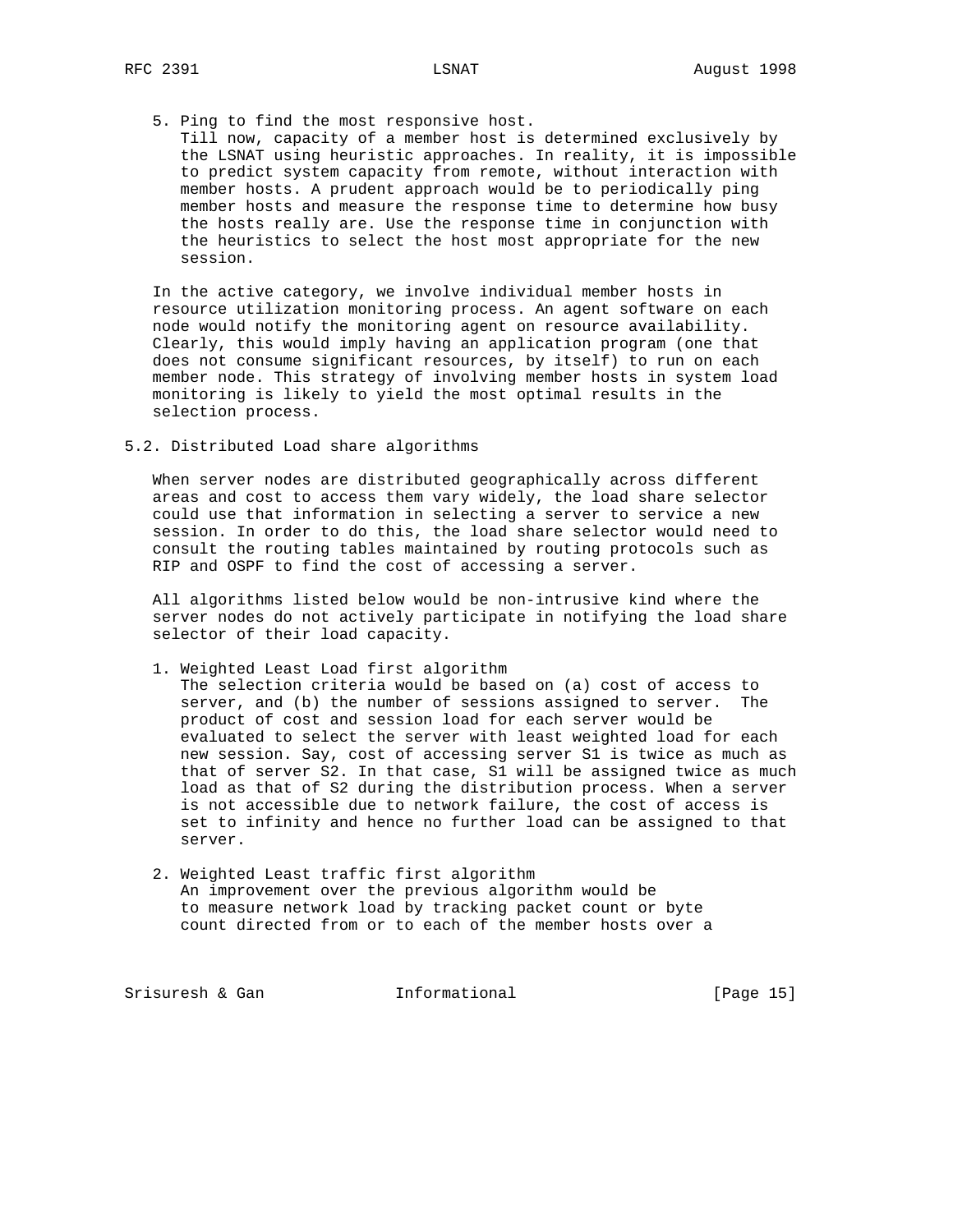period of time. Although packet count is not the same as system load, it is a reasonable approximation. So, the product of cost and traffic load (over a fixed duration) for each server would be evaluated to select the server with least weighted traffic load for each new session.

# 6. Dead host detection

 As sessions are assigned to hosts, it is important to detect the live-ness of the hosts. Otherwise, sessions could simply be black holed into a dead host. Many heuristic approaches are adopted. Sending pings periodically would be one way to determine the live ness. Another approach would be to track datagrams originating from a member host in response to new session assignments. If no response is detected in a few seconds, declare the server dead and do not assign new sessions to this host. The server can be monitored later again after a long pause (say, in the order of a few minutes) by periodically reassigning new sessions and monitoring response times and so on.

# 7. Miscellaneous

 The IETF has been notified of potential intellectual Property Rights (IPR) issues with the technology described in this document. Interested people are requested to look in the IETF web page (http://www.ietf.org) under the Intellectual property Rights Notices section for the current information.

8. Security Considerations

 All security considerations associated with NAT routers, described in REF [1] are applicable to LSNAT routers as well.

# REFERENCES

- [1] Egevang, K. and P. Francis, "The IP Network Address Translator (NAT)", RFC 1631, May 1994.
- [2] Reynolds, J., and J. Postel, "Assigned Numbers", STD 2, RFC 1700, October 1994. See also: http://www.iana.org/numbers.html
- [3] Braden, R., "Requirements for Internet Hosts -- Communication Layers", STD 3, RFC 1122, October 1989.
- [4] Braden, R., "Requirements for Internet Hosts -- Application and Support", STD 3, RFC 1123, October 1989.

Srisuresh & Gan  $I_n$  Informational [Page 16]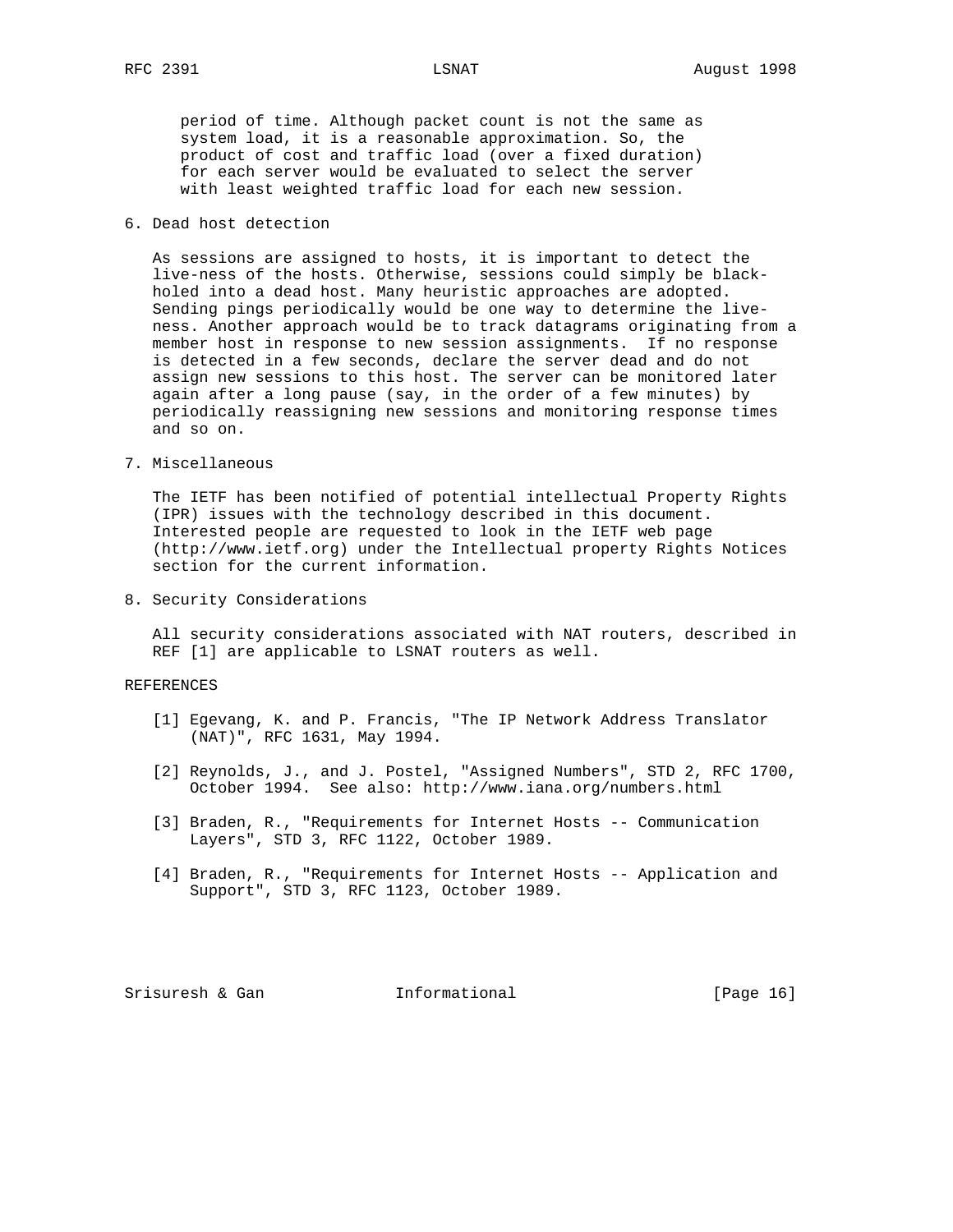- [5] Baker, F., "Requirements for IP Version 4 Routers", RFC 1812, June 1995. [6] Postel, J., and J. Reynolds, "File Transfer Protocol (FTP)", STD 9, RFC 959, October 1985. [7] Postel, J., "Transmission Control Protocol", STD 7, RFC 793, September 1981. [8] Postel, J., "Internet Control Message (ICMP) Specification", STD 5, RFC 792, September 1981. [9] Postel, J., "User Datagram Protocol (UDP)", STD 6, RFC 768, August 1980. [10] Mogul, J., and J. Postel, "Internet Standard Subnetting Procedure", STD 5, RFC 950, August 1985. [11] Brisco, T., "DNS Support for Load Balancing", RFC 1794, April 1995. Authors' Addresses Pyda Srisuresh Lucent Technologies 4464 Willow Road Pleasanton, CA 94588-8519 U.S.A. Voice: (925) 737-2153 Fax: (925) 737-2110 EMail: suresh@ra.lucent.com Der-hwa Gan Juniper Networks, Inc. 385 Ravensdale Drive. Mountain View, CA 94043 U.S.A. Voice: (650) 526-8074
	- Fax: (650) 526-8001 EMail: dhg@juniper.net

Srisuresh & Gan  $I_n$  Informational [Page 17]